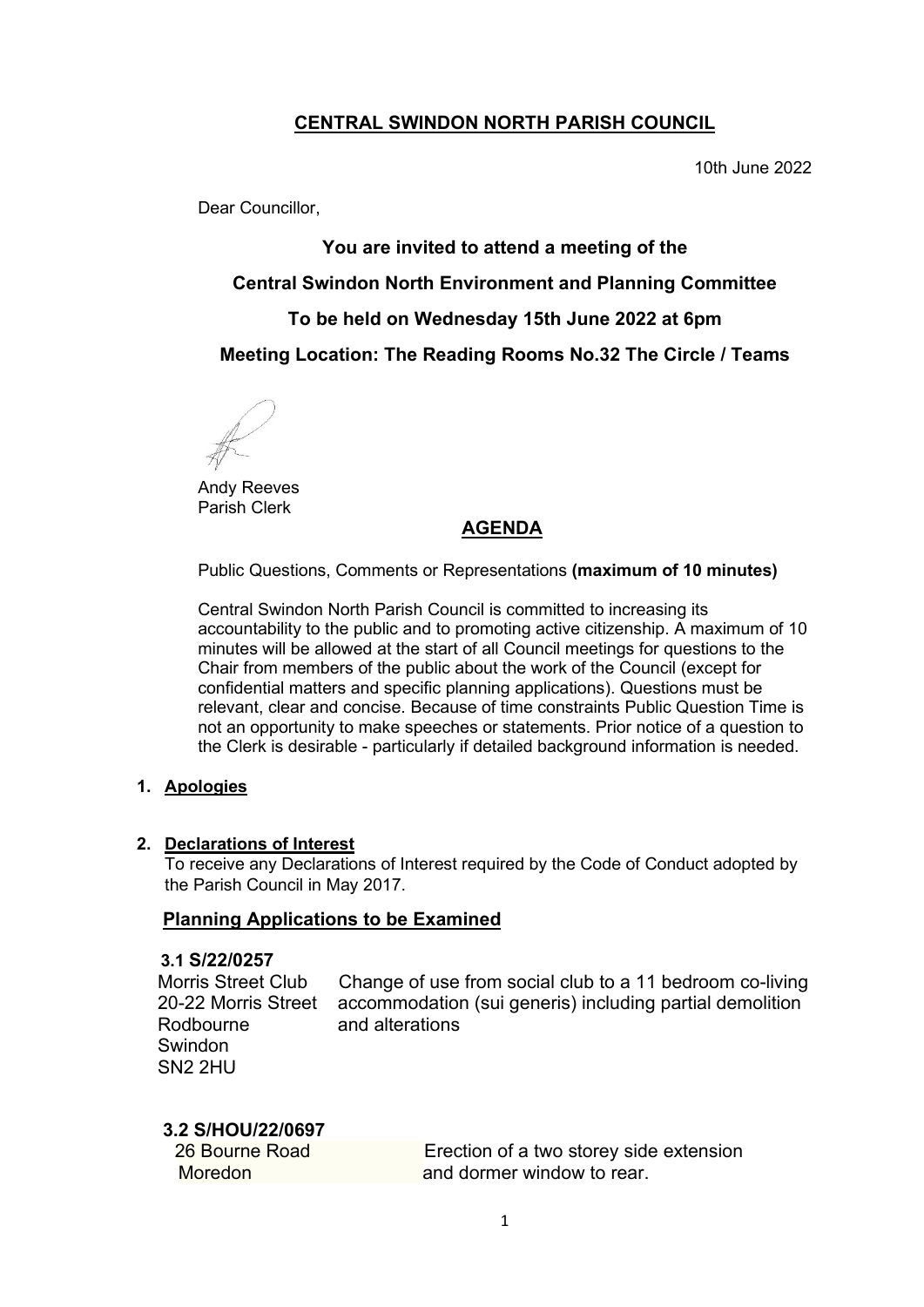**Swindon** SN2 2JL

#### **3.3 S/PHOU/22/0740**

| 49 Bright Street    |  |
|---------------------|--|
| Gorse Hill          |  |
| Swindon             |  |
| SN <sub>2</sub> 8RU |  |

Prior Approval Notification for the erection of a single storey rear extension measuring 6.0m (from original rear wall),  $2.90m$  maximum SN2 8BU height and 2.70m (height to eaves).

### **3.4 S/HOU/22/0757**

SN2 8BS

40 Caulfield Road Erection of a detached ancillary outbuilding Gorse Hill **Consisting of a garden room, office, WC, Swindon** *workshop & storage.* 

### **3.5 S/22/0777**

**Pembroke Recreation Ground** Pembroke Gardens Moredon Swindon

Land At Pembroke Park<br> **Pembroke Recreation Ground**community resource.

# **3.6 S/LDP/22/0806**

**Prior Approval Notification for the erection of a Swindon a** single storey rear extension measuring 60m SN25 3DJ (from original rear wall), 3.0m (maximum height)and 2.8m (height to eaves).

# **3.7 S/LDP/22/0818**

**Flat 495 Cricklade Road Certificate of lawfulness (Proposed) for the Swindon** Swindon change of use of ground floor from<br>SN2 1AQ change of use of ground floor from veterinary surgery to a one person, one bed flat.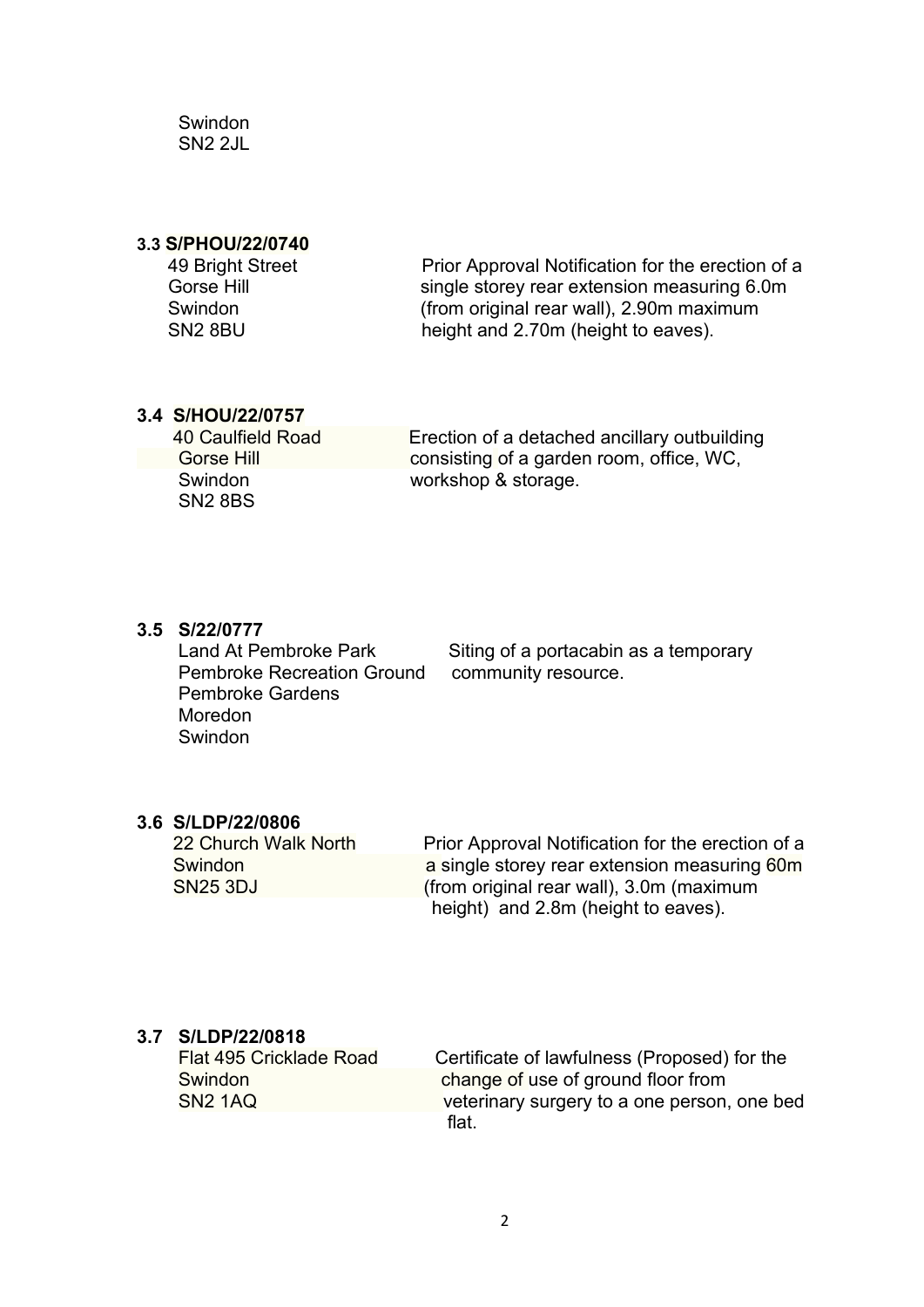# **3.8 S/HOU/22/0862**

Rodbourne CheneyextensionSwindon SN2 1PQ

Erection of a two storey side and rear

## **3. Tree Planting**

Resident request for tree provision, Cornwall Avenue grass verge

## **4. Street Furniture**

- a. Notice Boards Update on request from Even Swindon Community Centre.
- b. Litter Bins Update from Estates Manager on previously approved bins. Resident requests for litter/dog bins:-
	- In the walkway between Whitworth Road and Cyprus/Mulberry Grove.
	- The junction of Elm Road and Beech Avenue.

## c. Benches

Resident request for a Memorial Bench at Penhill Park.

#### **Members of Committee**

Cllr Paul Exell (Chair) Cllr James Yeowell (Vice-Chair) Cllr Paul Baker Cllr Marilyn Beale Cllr Raj Patel Cllr Dave Patey Cllr Javes Rodrigues